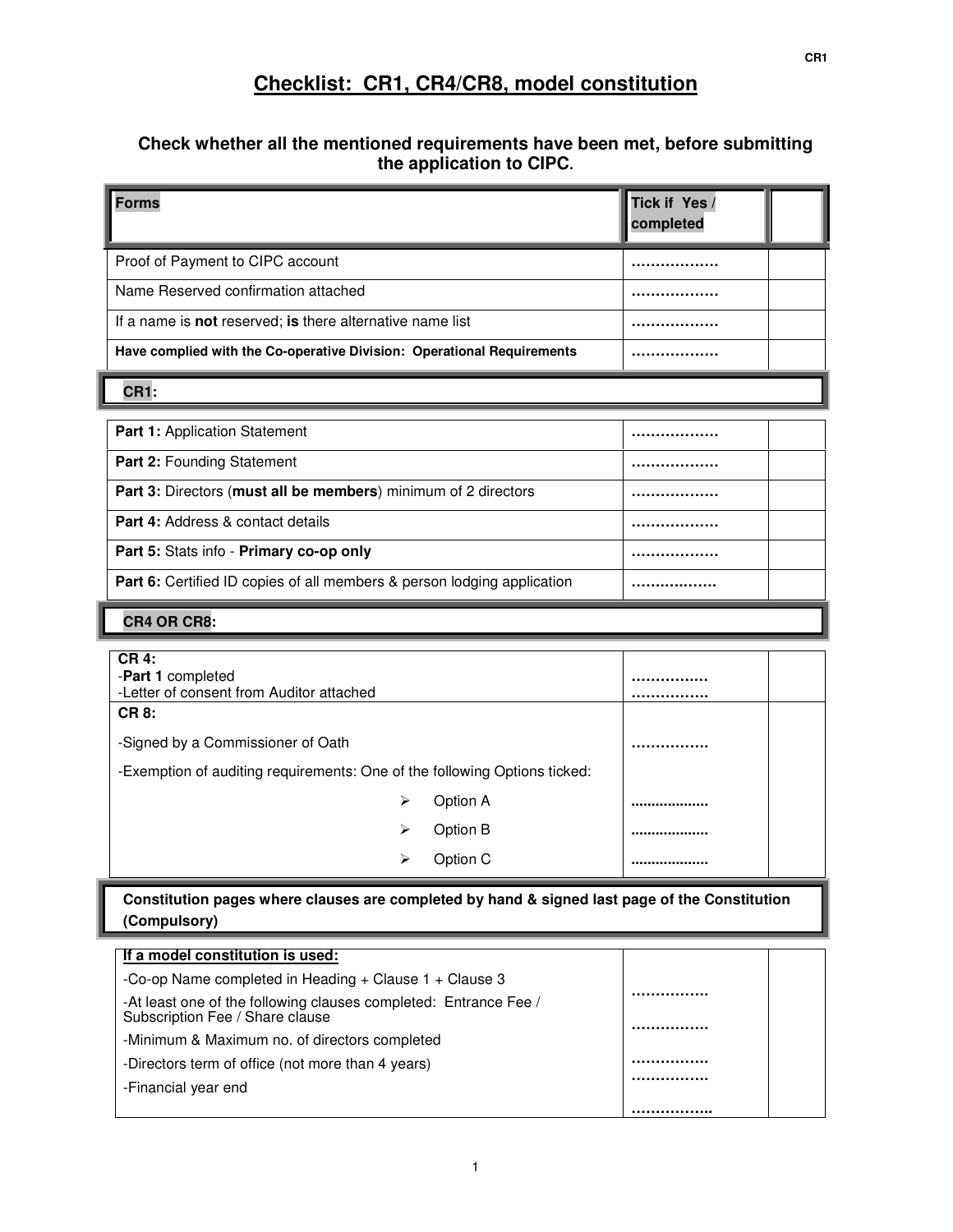## **CO-OPERATIVE DIVISION: OPERATIONAL REQUIREMENTS**

The Registrar of Co-operatives may reject any document which in his/her opinion is unsuitable for purposes of record or which does not satisfy the operational requirements.

## **All customers are requested to adhere to the following operational requirements**:

- 1. All application forms and documents lodged with the Registrar of Co-operatives must, unless otherwise directed, be written in block capital letters or typewritten and printed in legible characters, with deep permanent black ink on only one side of an A4 paper (30 cm  $\times$  20 cm).
- 2. Provide proof of payment of the prescribed fee (if any).
- 3. All applicants and users of CIPC services, on submission of CIPC related applications and transactions need to submit certified ID copies of applicants. This also includes the person who will be lodging the application on behalf of the applicants. For instance in the case of lodging a CR1 application, the certified ID copies are required for all founder members and the person lodging the application. The copies should be attached to the application in the order that the names appear on the List of Founder Members on the CR1-form.
- 4. **When an application is lodged to register a Co-operative, the documents must be arranged in the following order and the documents mentioned in (a) to (d) hereunder must be bound by a single staple in the top left corner of the pages**:
	- (a) If a cover letter is included, it should be on top of the application.
	- (b) Form CR5 or proof of name reservation.
	- (c) Form CR1, followed by the certified ID copies of founder members arranged in the order their names are listed on the List of Founder Members.
	- (d) Form CR4 or CR8 with a letter of consent of an auditor or accounting officer following the CR4 or CR8.
	- (e) The constitution in duplicate. Each of the constitutions must be bound with a single staple in the top left corner of the pages.

**A strong metal clip or an elastic band should be placed around the above-named documents to keep it together in a pack. The document pack should be submitted in an envelope. There should be no loose documents in the envelope.** 

5. The name of the co-operative must appear on the top of every page of the application form (where a space was created for the co-operative name), as well as at the Heading, Name and Definition/Terminology clauses of the constitution.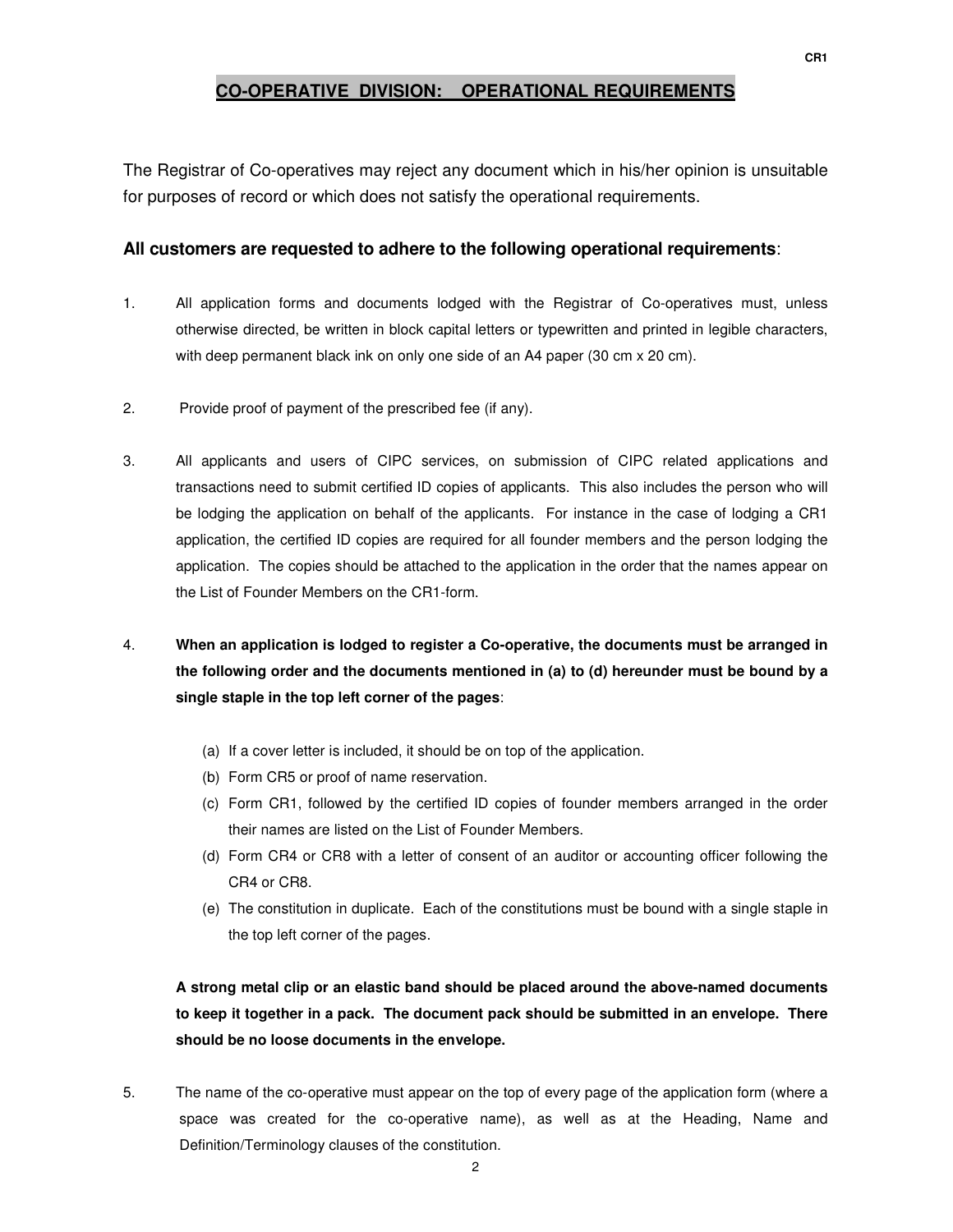| <b>Client Ref:</b> |  |  |  |  |  |  |  |
|--------------------|--|--|--|--|--|--|--|
|--------------------|--|--|--|--|--|--|--|

R215

## REPUBLIC OF SOUTH AFRICA

**CO-OPERATIVES ACT, 2005** 

**APPLICATION FOR REGISTRATION OF PRIMARY/SECONDARY/TERTIARY CO-OPERATIVE** 

(Section 6)

 $\_$  ,  $\_$  ,  $\_$  ,  $\_$  ,  $\_$  ,  $\_$  ,  $\_$  ,  $\_$  ,  $\_$  ,  $\_$  ,  $\_$  ,  $\_$  ,  $\_$  ,  $\_$  ,  $\_$  ,  $\_$  ,  $\_$  ,  $\_$  ,  $\_$  ,  $\_$  ,  $\_$  ,  $\_$  ,  $\_$  ,  $\_$  ,  $\_$  ,  $\_$  ,  $\_$  ,  $\_$  ,  $\_$  ,  $\_$  ,  $\_$  ,  $\_$  ,  $\_$  ,  $\_$  ,  $\_$  ,  $\_$  ,  $\_$  ,

Name of co-operative: \_\_\_\_\_\_\_\_\_\_\_\_\_\_\_\_\_\_\_\_\_\_\_\_\_\_\_\_\_\_\_\_\_\_\_\_\_\_\_\_\_\_\_\_\_\_\_\_\_\_\_\_\_\_\_\_\_\_\_\_\_\_\_\_\_\_\_\_\_\_\_\_\_\_\_\_\_

## **DETAILS OF MIDDLEMAN (if applicable)**

**If this application is submitted by an agent or a government body on behalf of the co-operative, please give his or her details:** 

 $\_$  ,  $\_$  ,  $\_$  ,  $\_$  ,  $\_$  ,  $\_$  ,  $\_$  ,  $\_$  ,  $\_$  ,  $\_$  ,  $\_$  ,  $\_$  ,  $\_$  ,  $\_$  ,  $\_$  ,  $\_$  ,  $\_$  ,  $\_$  ,  $\_$  ,  $\_$  ,  $\_$  ,  $\_$  ,  $\_$  ,  $\_$  ,  $\_$  ,  $\_$  ,  $\_$  ,  $\_$  ,  $\_$  ,  $\_$  ,  $\_$  ,  $\_$  ,  $\_$  ,  $\_$  ,  $\_$  ,  $\_$  ,  $\_$  ,

 $\_$  ,  $\_$  ,  $\_$  ,  $\_$  ,  $\_$  ,  $\_$  ,  $\_$  ,  $\_$  ,  $\_$  ,  $\_$  ,  $\_$  ,  $\_$  ,  $\_$  ,  $\_$  ,  $\_$  ,  $\_$  ,  $\_$  ,  $\_$  ,  $\_$  ,  $\_$  ,  $\_$  ,  $\_$  ,  $\_$  ,  $\_$  ,  $\_$  ,  $\_$  ,  $\_$  ,  $\_$  ,  $\_$  ,  $\_$  ,  $\_$  ,  $\_$  ,  $\_$  ,  $\_$  ,  $\_$  ,  $\_$  ,  $\_$  ,

Name and surname of the agent or person at the government body: \_\_\_\_\_\_\_\_\_\_\_\_\_\_\_\_\_\_\_\_\_\_\_\_\_\_\_\_\_\_\_\_\_\_\_\_\_\_\_

Business name OR government body name: \_\_\_\_\_\_\_\_\_\_\_\_\_\_\_\_\_\_\_\_\_\_\_\_\_\_\_\_\_\_\_\_\_\_\_\_\_\_\_\_\_\_\_\_\_\_\_\_\_\_\_\_\_\_\_\_\_\_\_

Contact details:**email address** for dispatch purpose

Landline number ( ) \_\_\_\_\_\_\_\_\_\_\_\_\_\_\_\_\_\_

Cellphone number \_\_\_\_\_\_\_\_\_\_\_\_\_\_\_\_\_\_\_\_\_\_\_

**DETAILS FOR DISPATCH (if these details are not completed, the documents will be email to the email address of the costumer code)** 

*Mark the applicable box below and give details:* 

**Details of where the registered documents / rejected application should be posted:** 

**Valid email address \_\_\_\_\_\_\_\_\_\_\_\_\_\_\_\_\_\_\_\_\_\_\_\_\_\_\_\_\_\_\_\_\_\_\_\_\_\_\_\_\_\_\_\_\_\_\_\_\_\_\_\_\_\_\_\_\_\_\_\_\_\_\_\_\_\_\_\_\_** 

Postal address:

Postal code \_\_\_\_\_\_\_\_\_\_\_\_\_

 $\overline{\phantom{a}}$  ,  $\overline{\phantom{a}}$  ,  $\overline{\phantom{a}}$  ,  $\overline{\phantom{a}}$  ,  $\overline{\phantom{a}}$  ,  $\overline{\phantom{a}}$  ,  $\overline{\phantom{a}}$  ,  $\overline{\phantom{a}}$  ,  $\overline{\phantom{a}}$  ,  $\overline{\phantom{a}}$  ,  $\overline{\phantom{a}}$  ,  $\overline{\phantom{a}}$  ,  $\overline{\phantom{a}}$  ,  $\overline{\phantom{a}}$  ,  $\overline{\phantom{a}}$  ,  $\overline{\phantom{a}}$ \_\_\_\_\_\_\_\_\_\_\_\_\_\_\_\_\_\_\_\_\_\_\_\_\_\_\_\_\_\_\_\_\_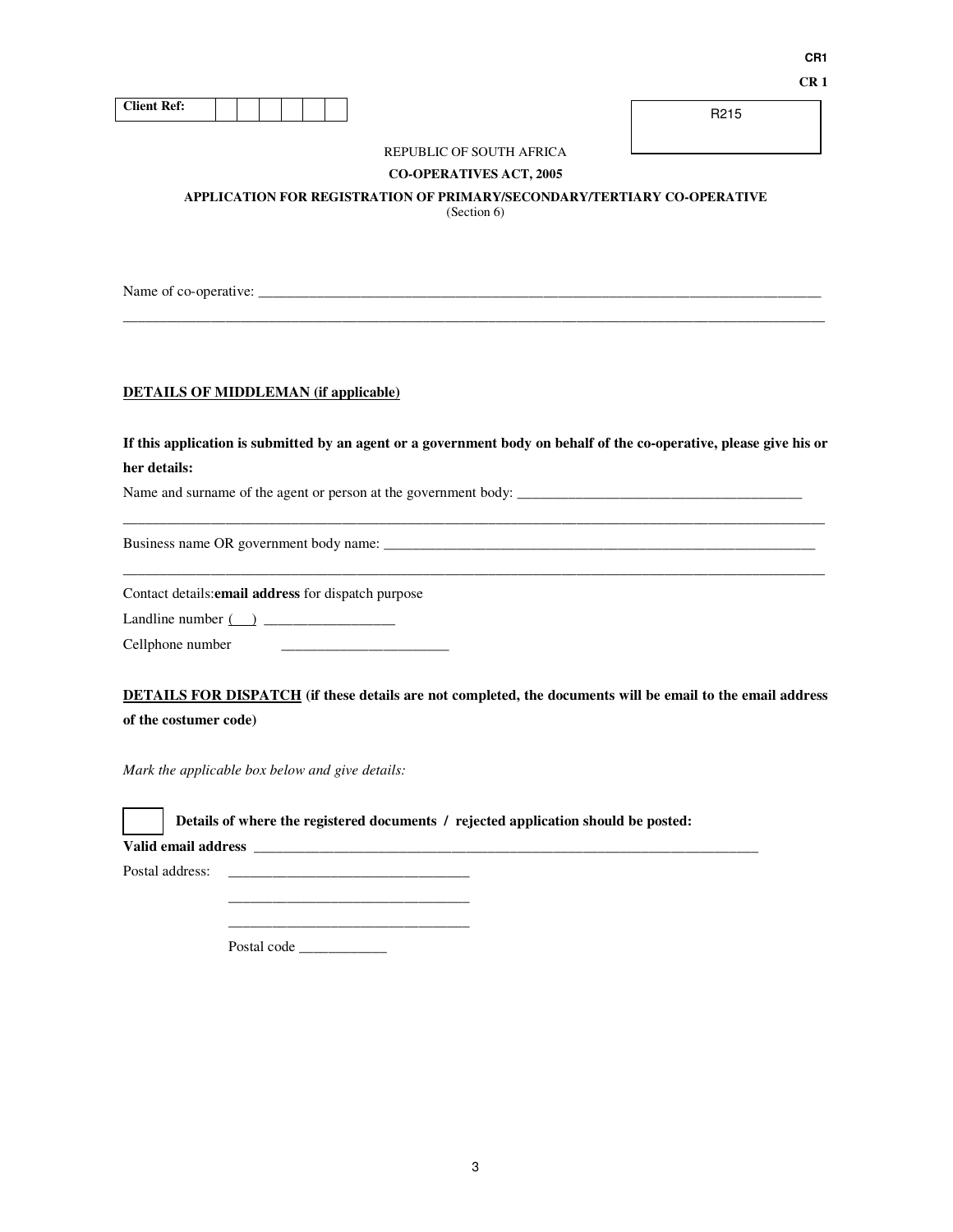**CR 1** 

| <b>Client Ref:</b> |  |  |  |  |
|--------------------|--|--|--|--|
|                    |  |  |  |  |

R215

## REPUBLIC OF SOUTH AFRICA

#### **CO-OPERATIVES ACT, 2005**

#### **APPLICATION FOR REGISTRATION OF PRIMARY/SECONDARY/TERTIARY CO-OPERATIVE**

(Section 6)

#### *INSTRUCTIONS FOR COMPLETION OF FORM*

- *1. Write in block capital letters, typewrite or print in legible characters with deep permanent black ink, and lodge one set of the documents referred to at the end of Part 1.*
- *2. An application, which does not comply with the requirements of the Act, these regulations or the notes on this form, may be rejected.*
- *3. If no identity document has been issued, a written statement to this effect must be attached to the application form and the date of birth must be entered where an identity number is required.*

## **PART 1 APPLICATION STATEMENT**

**WE**, as founder members, apply for the registration of the co-operative, particulars of which are set out below. We confirm that on ……….……………… 2………(date), a meeting of interested persons was held and that the attached constitution was adopted for the co-operative and that the persons whose names appear in Part 3 were elected as first directors of the co-operative.

Name of co-operative:

Shortened form of name: (if applicable) \_\_\_\_\_\_\_\_\_\_\_\_\_\_\_\_\_\_\_\_\_\_\_\_\_\_\_\_\_\_\_\_\_\_\_\_\_\_\_\_\_\_\_\_\_\_\_\_\_\_\_\_\_\_\_\_\_\_\_\_\_\_\_\_\_\_\_\_\_\_\_\_\_\_\_\_\_\_

Literal translation of name:  $_{(if\ applicable)$ 

Type of co-operative: (i.e. Primary / Secondary / Tertiary) \_\_\_\_\_\_\_\_\_\_\_\_\_\_\_\_\_\_\_\_

Kind of co-operative: (specify or describe kind even if not listed in section 4 of Act, e.g. worker/agricultural/consumer co-operative) \_\_\_\_\_\_\_\_\_\_\_\_\_\_\_\_\_\_\_\_\_\_\_\_\_\_\_\_\_\_\_\_\_\_\_\_\_\_\_\_\_\_\_\_

Main objective and description of business of co-operative: \_\_\_\_\_\_\_\_\_\_\_\_\_\_\_\_\_\_\_\_\_\_\_\_\_\_\_\_\_\_\_\_\_\_\_\_\_\_\_\_\_\_\_\_\_\_\_\_\_\_\_\_\_\_\_\_\_\_\_

Date of end of financial year \_\_\_\_\_\_\_\_\_\_\_\_\_\_\_\_\_\_\_\_\_\_\_\_\_\_\_\_\_\_\_\_\_\_\_\_\_\_\_\_\_\_\_\_\_\_\_\_\_\_\_\_\_\_\_\_\_\_\_\_\_\_\_\_\_\_\_\_\_\_\_\_\_\_\_\_\_\_\_\_\_\_\_

Province where co-operative registered office is located \_\_\_\_\_\_\_\_\_\_\_\_\_\_\_\_\_\_\_\_\_\_\_

**DOCUMENTS ATTACHED** 

#### **The following documents are attached to this application:**

1. The proposed constitution of the co-operative duly signed by the minimum number of founder members (see Important notes at the end of Part 2).

\_\_\_\_\_\_\_\_\_\_\_\_\_\_\_\_\_\_\_\_\_\_\_\_\_\_\_\_\_\_\_\_\_\_\_\_\_\_\_\_\_\_\_\_\_\_\_\_\_\_\_\_\_\_\_\_\_\_\_\_\_\_\_\_\_\_\_\_\_\_\_\_\_\_\_\_\_\_\_\_\_\_\_\_\_\_\_\_\_\_\_\_\_\_\_\_\_\_\_\_\_\_\_\_\_\_\_ \_\_\_\_\_\_\_\_\_\_\_\_\_\_\_\_\_\_\_\_\_\_\_\_\_\_\_\_\_\_\_\_\_\_\_\_\_\_\_\_\_\_\_\_\_\_\_\_\_\_\_\_\_\_\_\_\_\_\_\_\_\_\_\_\_\_\_\_\_\_\_\_\_\_\_\_\_\_\_\_\_\_\_\_\_\_\_\_\_\_\_\_\_\_\_\_\_\_\_\_\_\_\_\_\_\_\_ \_\_\_\_\_\_\_\_\_\_\_\_\_\_\_\_\_\_\_\_\_\_\_\_\_\_\_\_\_\_\_\_\_\_\_\_\_\_\_\_\_\_\_\_\_\_\_\_\_\_\_\_\_\_\_\_\_\_\_\_\_\_\_\_\_\_\_\_\_\_\_\_\_\_\_\_\_\_\_\_\_\_\_\_\_\_\_\_\_\_\_\_\_\_\_\_\_\_\_\_\_\_\_\_\_\_\_

- 2. A power of attorney signed by the founder members in favour of the person signing the constitution on their behalf (only if the constitution is not signed by the founder members personally).
- 3. Form CR 5 containing particulars of the name reserved for the co-operative (only if a name has been reserved for the cooperative to be formed) and
- 4. The prescribed fee or proof of payment thereof.

#### **SIGNATURES OF FOUNDER MEMBERS**

(The persons who have signed the constitution as founder members must also sign this application)

| 3.<br><u> 2000 - Jan Barnett, mars et al. (</u>                                                                     | <u> 1980 - Jan Samuel Barbara, margaret eta politikaria (h. 1905).</u>                                                                                                                                                               |
|---------------------------------------------------------------------------------------------------------------------|--------------------------------------------------------------------------------------------------------------------------------------------------------------------------------------------------------------------------------------|
|                                                                                                                     | <u> 1980 - Johann Harry Harry Harry Harry Harry Harry Harry Harry Harry Harry Harry Harry Harry Harry Harry Harry Harry Harry Harry Harry Harry Harry Harry Harry Harry Harry Harry Harry Harry Harry Harry Harry Harry Harry Ha</u> |
| 7.                                                                                                                  | <u> 1980 - Jan James James James James James James James James James James James James James James James James Ja</u>                                                                                                                |
| 9.<br><u> 1980 - Johann Barn, mars and de Brasilian (b. 1980)</u>                                                   |                                                                                                                                                                                                                                      |
| <u> 1989 - Johann Johann Storm, mars and de British and de British and de British and de British and de British</u> |                                                                                                                                                                                                                                      |

**CR1**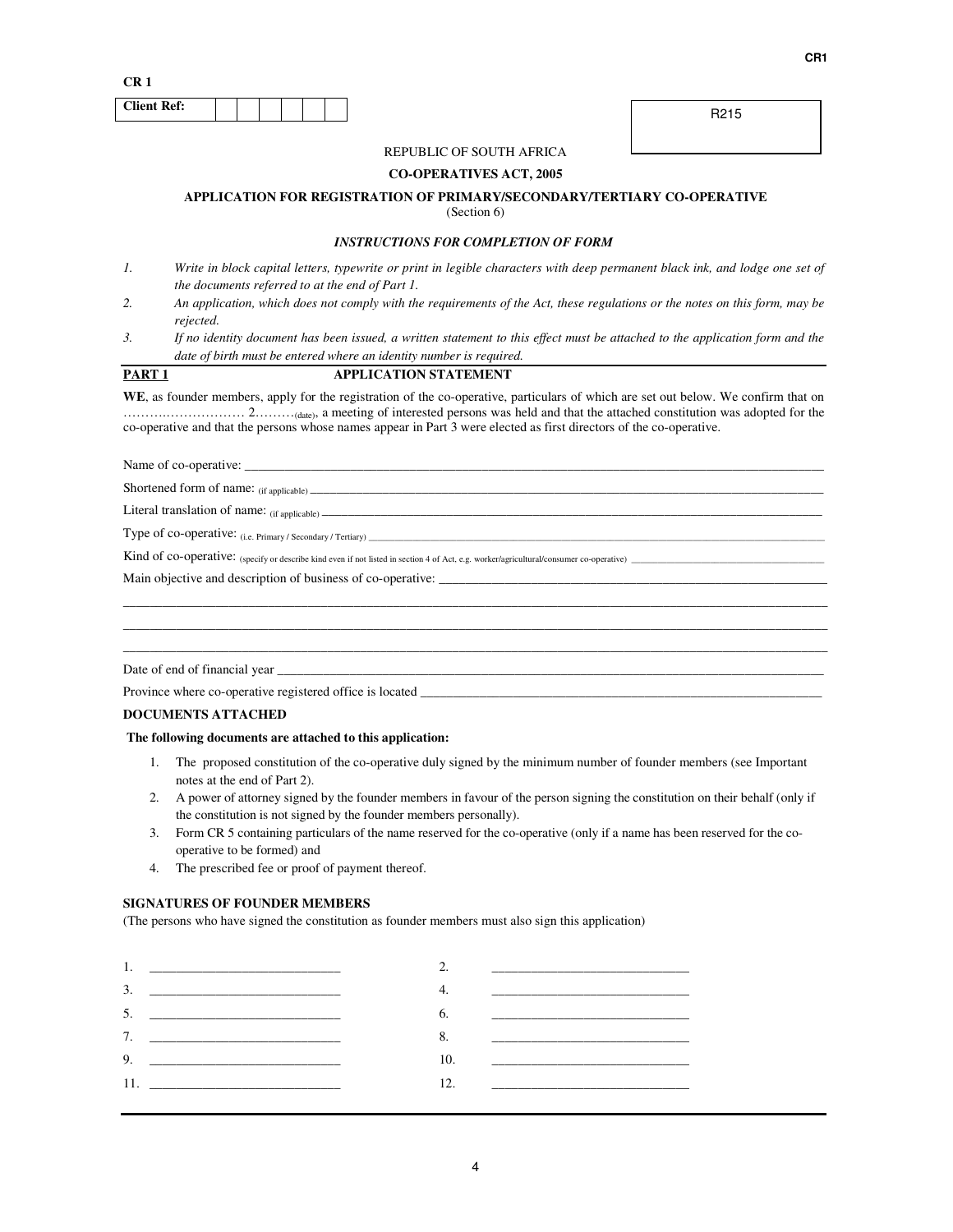| FULL NAMES, SURNAME AND IDENTITY NUMBER OF<br>FOUNDER MEMBER (Primary co-op) /<br>FULL NAMES, SURNAME AND IDENTITY NUMBER OF<br>REPRESENTATIVE OF FOUNDER CO-OPERATIVE<br>MEMBER - Name and Reg. No. (Secondary /Tertiary co-op) | <b>HOME ADDRESS OF</b><br><b>FOUNDER MEMBER</b><br>(Primary co-op)/<br><b>PHYSICAL ADDRESS OF</b><br><b>FOUNDER CO-OPERATIVE</b><br><b>MEMBER</b> (Secondary/Tertiary<br>$co-op$ ) | <b>POSTAL ADDRESS OF</b><br><b>FOUNDER MEMBER (Primary</b><br>$\cos$ -op) /<br><b>POSTAL ADDRESS OF</b><br><b>FOUNDER CO-OPERATIVE</b><br><b>MEMBER</b> (Secondary/Tertiary<br>$co-op)$ |
|----------------------------------------------------------------------------------------------------------------------------------------------------------------------------------------------------------------------------------|------------------------------------------------------------------------------------------------------------------------------------------------------------------------------------|-----------------------------------------------------------------------------------------------------------------------------------------------------------------------------------------|
|                                                                                                                                                                                                                                  |                                                                                                                                                                                    |                                                                                                                                                                                         |
|                                                                                                                                                                                                                                  |                                                                                                                                                                                    |                                                                                                                                                                                         |
| ID Number                                                                                                                                                                                                                        |                                                                                                                                                                                    |                                                                                                                                                                                         |
|                                                                                                                                                                                                                                  |                                                                                                                                                                                    |                                                                                                                                                                                         |
|                                                                                                                                                                                                                                  |                                                                                                                                                                                    |                                                                                                                                                                                         |
|                                                                                                                                                                                                                                  |                                                                                                                                                                                    |                                                                                                                                                                                         |
|                                                                                                                                                                                                                                  |                                                                                                                                                                                    |                                                                                                                                                                                         |
|                                                                                                                                                                                                                                  |                                                                                                                                                                                    |                                                                                                                                                                                         |
|                                                                                                                                                                                                                                  |                                                                                                                                                                                    |                                                                                                                                                                                         |
|                                                                                                                                                                                                                                  |                                                                                                                                                                                    |                                                                                                                                                                                         |
|                                                                                                                                                                                                                                  |                                                                                                                                                                                    |                                                                                                                                                                                         |
| Surname                                                                                                                                                                                                                          |                                                                                                                                                                                    |                                                                                                                                                                                         |
|                                                                                                                                                                                                                                  |                                                                                                                                                                                    |                                                                                                                                                                                         |
| $Co$ -op name $\Box$                                                                                                                                                                                                             |                                                                                                                                                                                    |                                                                                                                                                                                         |
|                                                                                                                                                                                                                                  |                                                                                                                                                                                    |                                                                                                                                                                                         |
|                                                                                                                                                                                                                                  |                                                                                                                                                                                    |                                                                                                                                                                                         |
| Surname                                                                                                                                                                                                                          |                                                                                                                                                                                    |                                                                                                                                                                                         |
|                                                                                                                                                                                                                                  | <u> 1989 - Johann John Stone, market fan it ferskearre fan it ferskearre fan it ferskearre fan it ferskearre fan i</u>                                                             |                                                                                                                                                                                         |
|                                                                                                                                                                                                                                  |                                                                                                                                                                                    |                                                                                                                                                                                         |
|                                                                                                                                                                                                                                  |                                                                                                                                                                                    |                                                                                                                                                                                         |
| Full names                                                                                                                                                                                                                       |                                                                                                                                                                                    |                                                                                                                                                                                         |
| Surname                                                                                                                                                                                                                          | <u> 2000 - Jan James Barnett, fransk politik (d. 1878)</u>                                                                                                                         |                                                                                                                                                                                         |
| ID Number                                                                                                                                                                                                                        |                                                                                                                                                                                    |                                                                                                                                                                                         |
| Co-op name                                                                                                                                                                                                                       |                                                                                                                                                                                    |                                                                                                                                                                                         |
|                                                                                                                                                                                                                                  |                                                                                                                                                                                    |                                                                                                                                                                                         |
|                                                                                                                                                                                                                                  |                                                                                                                                                                                    |                                                                                                                                                                                         |
| Surname                                                                                                                                                                                                                          |                                                                                                                                                                                    |                                                                                                                                                                                         |
| ID Number                                                                                                                                                                                                                        |                                                                                                                                                                                    |                                                                                                                                                                                         |
|                                                                                                                                                                                                                                  |                                                                                                                                                                                    |                                                                                                                                                                                         |
| & Registration Number $\frac{1}{\sqrt{2\pi}}$                                                                                                                                                                                    |                                                                                                                                                                                    |                                                                                                                                                                                         |

| <b>IMPORTANT NOTES</b>      |                                                                                                  |  |
|-----------------------------|--------------------------------------------------------------------------------------------------|--|
| <b>Form of Co-operative</b> | Minimum number of members required for formation of co-operative and type of members<br>reauired |  |
| Primary co-operative        | 5 Natural persons (Juristic persons may be members but not founding members)                     |  |
| Secondary co-operative      | 2 Primary co-operatives (Juristic persons may be members but not founding members)               |  |
| Tertiary co-operative       | 2 Secondary co-operatives (Only secondary co-operatives may be members)                          |  |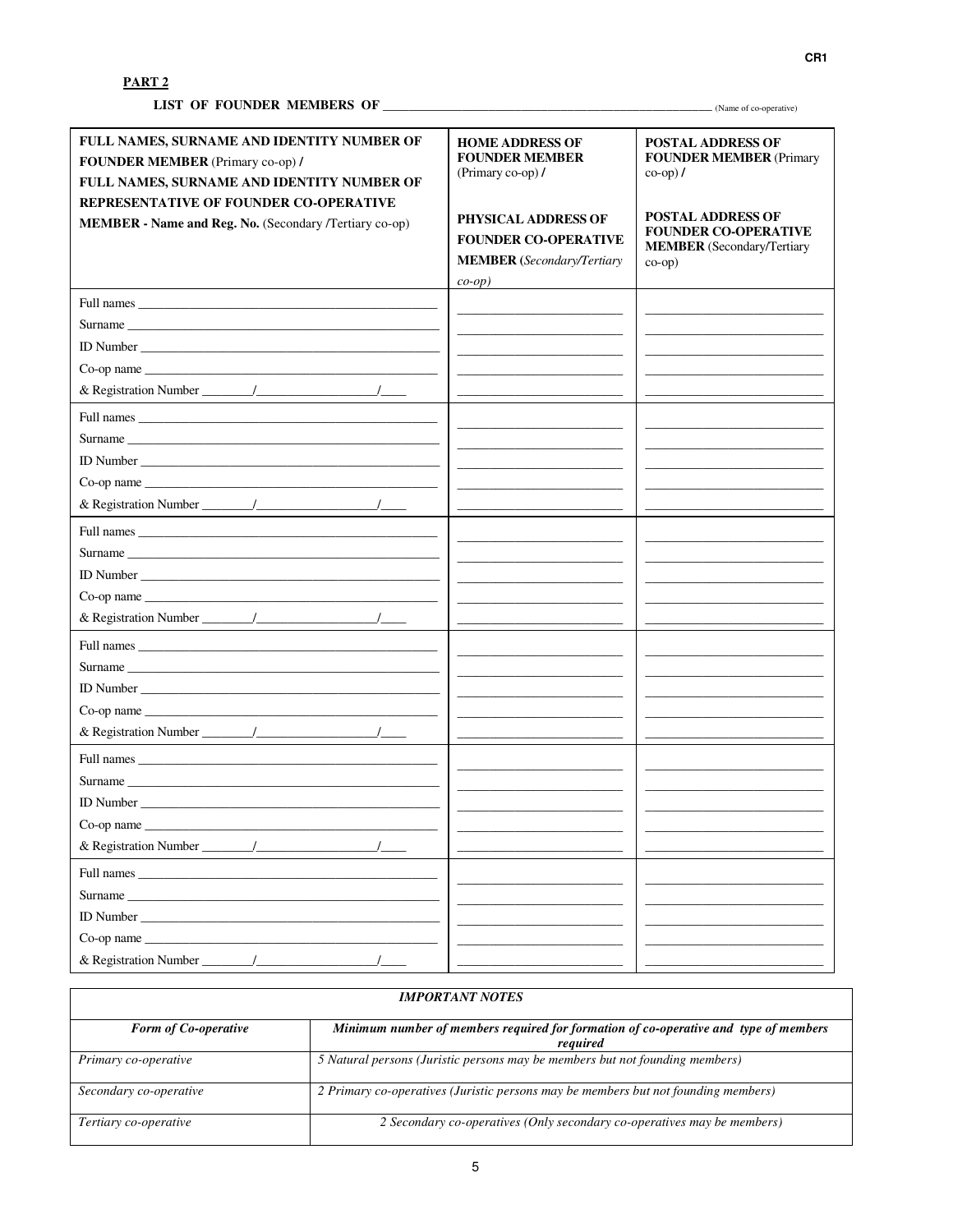| FULL NAMES, SURNAME AND IDENTITY NUMBER OF<br>FOUNDER MEMBER (Primary co-op) /<br>FULL NAMES, SURNAME AND IDENTITY NUMBER OF<br>REPRESENTATIVE OF FOUNDER CO-OPERATIVE<br>MEMBER - Name and Reg. No. (Secondary /Tertiary co-op) | <b>HOME ADDRESS OF</b><br><b>FOUNDER MEMBER</b><br>(Primary co-op)/<br><b>PHYSICAL ADDRESS OF</b><br><b>FOUNDER CO-OPERATIVE</b><br><b>MEMBER</b> (Secondary/Tertiary<br>$co-op$ ) | <b>POSTAL ADDRESS OF</b><br><b>FOUNDER MEMBER (Primary</b><br>$\cos$ -op) /<br><b>POSTAL ADDRESS OF</b><br><b>FOUNDER CO-OPERATIVE</b><br><b>MEMBER</b> (Secondary/Tertiary<br>$co-op)$ |
|----------------------------------------------------------------------------------------------------------------------------------------------------------------------------------------------------------------------------------|------------------------------------------------------------------------------------------------------------------------------------------------------------------------------------|-----------------------------------------------------------------------------------------------------------------------------------------------------------------------------------------|
|                                                                                                                                                                                                                                  |                                                                                                                                                                                    |                                                                                                                                                                                         |
| Surname                                                                                                                                                                                                                          |                                                                                                                                                                                    |                                                                                                                                                                                         |
|                                                                                                                                                                                                                                  |                                                                                                                                                                                    |                                                                                                                                                                                         |
|                                                                                                                                                                                                                                  |                                                                                                                                                                                    |                                                                                                                                                                                         |
|                                                                                                                                                                                                                                  |                                                                                                                                                                                    |                                                                                                                                                                                         |
|                                                                                                                                                                                                                                  |                                                                                                                                                                                    |                                                                                                                                                                                         |
| Surname                                                                                                                                                                                                                          |                                                                                                                                                                                    |                                                                                                                                                                                         |
| ID Number                                                                                                                                                                                                                        |                                                                                                                                                                                    |                                                                                                                                                                                         |
| Co-op name                                                                                                                                                                                                                       |                                                                                                                                                                                    |                                                                                                                                                                                         |
|                                                                                                                                                                                                                                  |                                                                                                                                                                                    |                                                                                                                                                                                         |
|                                                                                                                                                                                                                                  |                                                                                                                                                                                    |                                                                                                                                                                                         |
| Surname                                                                                                                                                                                                                          |                                                                                                                                                                                    |                                                                                                                                                                                         |
|                                                                                                                                                                                                                                  |                                                                                                                                                                                    |                                                                                                                                                                                         |
|                                                                                                                                                                                                                                  |                                                                                                                                                                                    |                                                                                                                                                                                         |
|                                                                                                                                                                                                                                  |                                                                                                                                                                                    |                                                                                                                                                                                         |
|                                                                                                                                                                                                                                  |                                                                                                                                                                                    |                                                                                                                                                                                         |
| Surname                                                                                                                                                                                                                          |                                                                                                                                                                                    |                                                                                                                                                                                         |
|                                                                                                                                                                                                                                  | <u> 1989 - Johann John Stone, mars et al. 1989 - John Stone, mars et al. 1989 - John Stone, mars et al. 1989 - John Stone</u>                                                      |                                                                                                                                                                                         |
|                                                                                                                                                                                                                                  |                                                                                                                                                                                    |                                                                                                                                                                                         |
|                                                                                                                                                                                                                                  |                                                                                                                                                                                    |                                                                                                                                                                                         |
| Full names and the state of the state of the state of the state of the state of the state of the state of the state of the state of the state of the state of the state of the state of the state of the state of the state of   |                                                                                                                                                                                    |                                                                                                                                                                                         |
| Surname                                                                                                                                                                                                                          | <u> 1989 - John Harry Harry Harry Harry Harry Harry Harry Harry Harry Harry Harry Harry Harry Harry Harry Harry H</u>                                                              |                                                                                                                                                                                         |
|                                                                                                                                                                                                                                  |                                                                                                                                                                                    |                                                                                                                                                                                         |
| $Co$ -op name                                                                                                                                                                                                                    |                                                                                                                                                                                    |                                                                                                                                                                                         |
|                                                                                                                                                                                                                                  |                                                                                                                                                                                    |                                                                                                                                                                                         |
|                                                                                                                                                                                                                                  |                                                                                                                                                                                    |                                                                                                                                                                                         |
| Surname                                                                                                                                                                                                                          |                                                                                                                                                                                    |                                                                                                                                                                                         |
| ID Number                                                                                                                                                                                                                        |                                                                                                                                                                                    |                                                                                                                                                                                         |
| $Co$ -op name $\_\_\_\_\_\_\_$                                                                                                                                                                                                   |                                                                                                                                                                                    |                                                                                                                                                                                         |
|                                                                                                                                                                                                                                  |                                                                                                                                                                                    |                                                                                                                                                                                         |

| <b>IMPORTANT NOTES</b>      |                                                                                                  |  |
|-----------------------------|--------------------------------------------------------------------------------------------------|--|
| <b>Form of Co-operative</b> | Minimum number of members required for formation of co-operative and type of members<br>reauired |  |
| Primary co-operative        | 5 Natural persons (Juristic persons may be members but not founding members)                     |  |
| Secondary co-operative      | 2 Primary co-operatives (Juristic persons may be members but not founding members)               |  |
| Tertiary co-operative       | 2 Secondary co-operatives (Only secondary co-operatives may be members)                          |  |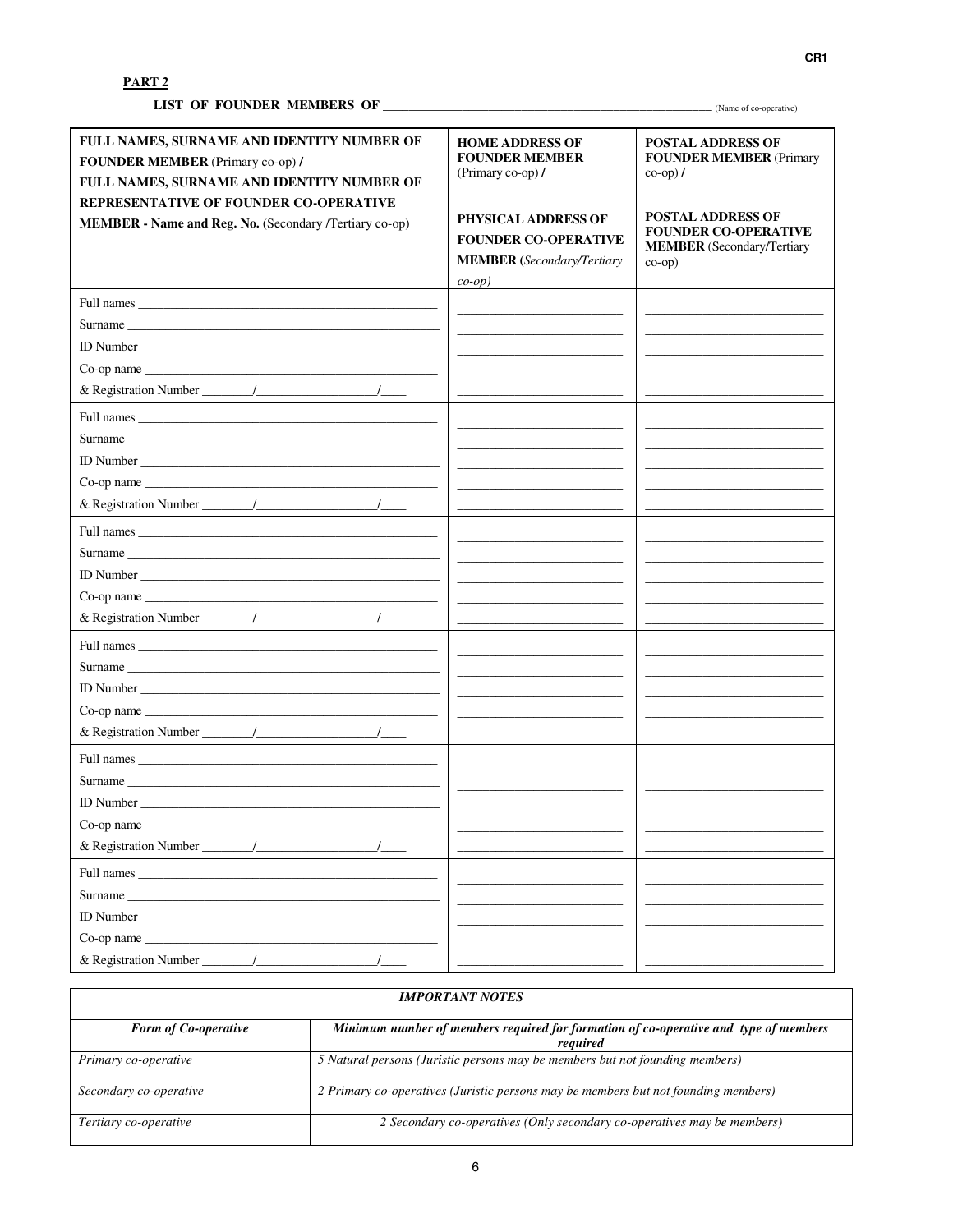### **FIRST DIRECTORS OF**

#### (Sections 6 and 39)

- (Name of co-operative)

The directors listed in this return have consented to their appointment and according to their letters of consent to their appointment, none of the directors are disqualified to be directors in terms of the Co-operatives A

## **APPOINTED DIRECTORS**

| <b>FULL FORENAMES AND</b><br><b>SURNAME OF DIRECTOR</b> | <b>IDENTITY</b><br><b>NUMBER OF</b><br><b>DIRECTOR</b> | <b>HOME</b><br><b>ADDRESS OF</b><br><b>DIRECTOR</b> | <b>POSTAL ADDRESS OF</b><br><b>DIRECTOR</b>                 | <b>DATE OF</b><br><b>APPOINT-</b><br><b>MENT OF</b><br><b>DIRECTOR</b> |
|---------------------------------------------------------|--------------------------------------------------------|-----------------------------------------------------|-------------------------------------------------------------|------------------------------------------------------------------------|
| Full names:                                             |                                                        |                                                     |                                                             |                                                                        |
|                                                         |                                                        |                                                     |                                                             |                                                                        |
| Surname:                                                |                                                        |                                                     |                                                             |                                                                        |
| Position: CHAIRPERSON                                   |                                                        |                                                     |                                                             |                                                                        |
|                                                         |                                                        |                                                     |                                                             |                                                                        |
|                                                         |                                                        |                                                     | the control of the control of the control of the control of |                                                                        |
| Surname:                                                |                                                        |                                                     | the control of the control of the control of                |                                                                        |
| Position:                                               |                                                        |                                                     |                                                             |                                                                        |
|                                                         |                                                        |                                                     |                                                             |                                                                        |
|                                                         |                                                        |                                                     |                                                             |                                                                        |
| Surname:                                                |                                                        |                                                     |                                                             |                                                                        |
|                                                         |                                                        |                                                     |                                                             |                                                                        |
|                                                         |                                                        |                                                     |                                                             |                                                                        |
|                                                         |                                                        |                                                     |                                                             |                                                                        |
|                                                         |                                                        |                                                     |                                                             |                                                                        |
| Position:                                               |                                                        |                                                     | Cell No:                                                    |                                                                        |
|                                                         |                                                        |                                                     |                                                             |                                                                        |
|                                                         |                                                        |                                                     |                                                             |                                                                        |
| Surname:                                                |                                                        |                                                     |                                                             |                                                                        |
| Position:                                               |                                                        |                                                     |                                                             |                                                                        |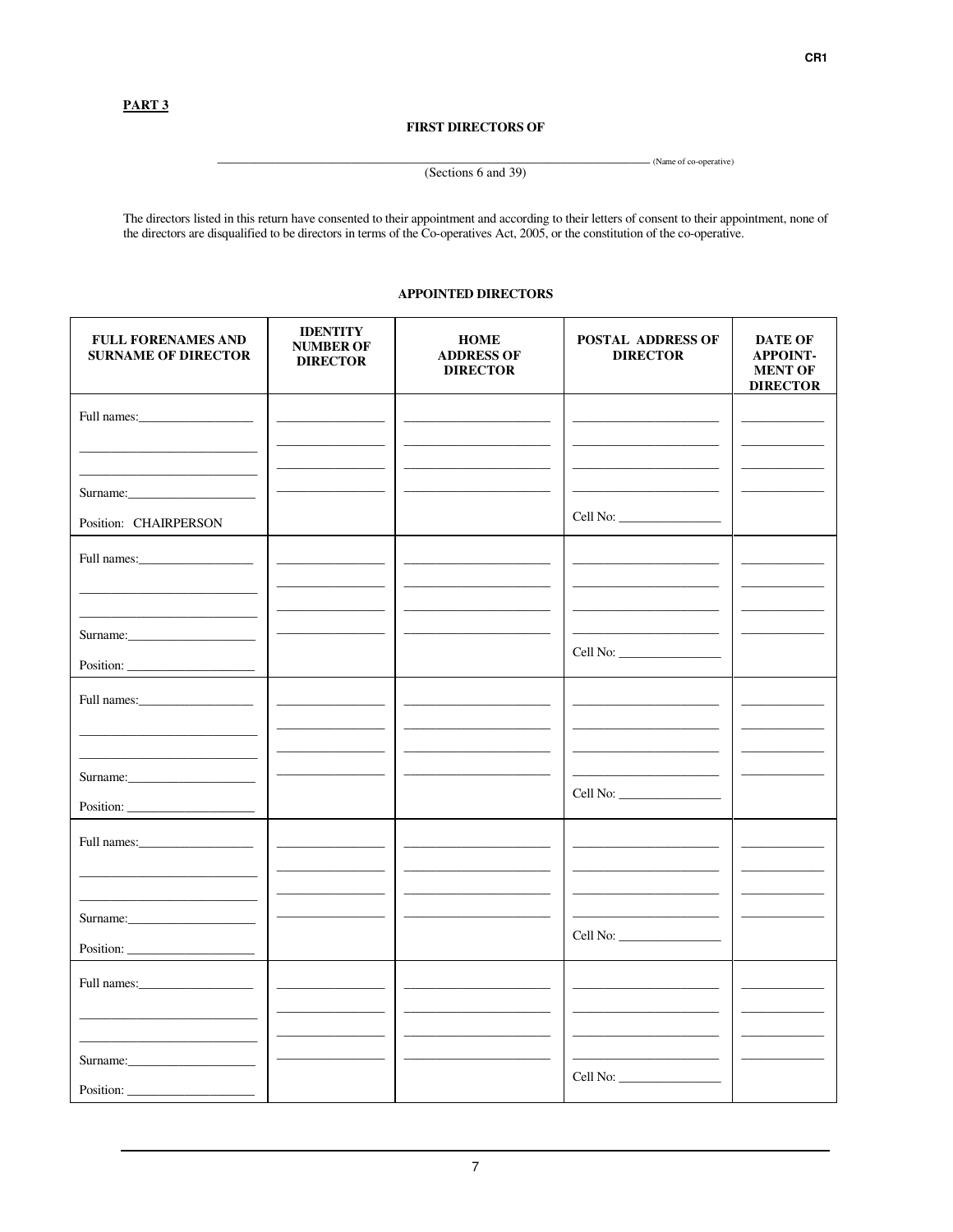## **ADDRESSES AND CONTACT PARTICULARS OF CO-OPERATIVE**

[Section 20(3)]

Name of co-operative: \_\_\_\_\_\_\_\_\_\_\_\_\_\_\_\_\_\_\_\_\_\_\_\_\_\_\_\_\_\_\_\_\_\_\_\_\_\_\_\_\_\_\_\_\_\_\_\_\_\_\_\_\_\_\_\_\_\_\_\_\_\_\_\_\_\_\_\_\_\_\_\_\_\_\_\_\_\_\_\_\_\_\_\_\_\_\_\_ *Completion of paragraphs (a) and (b) is compulsory.* (a) **Situation of registered office** (Please provide street or other physical address): \_\_\_\_\_\_\_\_\_\_\_\_\_\_\_\_\_\_\_\_\_\_\_\_\_\_\_\_\_\_\_\_\_\_\_\_\_\_\_\_\_\_\_\_\_\_\_\_\_\_\_\_ \_\_\_\_\_\_\_\_\_\_\_\_\_\_\_\_\_\_\_\_\_\_\_\_\_\_\_\_\_\_\_\_\_\_\_\_\_\_\_\_\_\_\_\_\_\_\_\_\_\_\_\_ Province: \_\_\_\_\_\_\_\_\_\_\_\_\_\_\_\_\_\_\_\_\_\_\_\_\_\_\_\_\_\_\_\_\_\_\_\_\_\_\_\_\_\_\_\_ (b) **Postal address:** \_\_\_\_\_\_\_\_\_\_\_\_\_\_\_\_\_\_\_\_\_\_\_\_\_\_\_\_\_\_\_\_\_\_\_\_\_\_\_\_\_\_\_\_\_\_\_\_\_\_\_\_ \_\_\_\_\_\_\_\_\_\_\_\_\_\_\_\_\_\_\_\_\_\_\_\_\_\_\_\_\_\_\_\_\_\_\_\_\_\_\_\_\_\_\_\_\_\_\_\_\_\_\_\_ \_\_\_\_\_\_\_\_\_\_\_\_\_\_\_\_\_\_\_\_\_\_\_\_\_\_\_\_\_\_\_ (Postal code) (c) Complete if available:  $Co\text{-}operative tel.~no.:~(\_\_\_\_\_\_\_\_\_\_\_\_\_$  $Co\text{-}operative \text{ fax no.: } (\_\_\_\_\_\_\_\_\_\_\_\_$ Co-operative e-mail address: \_\_\_\_\_\_\_\_\_\_\_\_\_\_\_\_\_\_\_\_\_\_\_\_\_\_\_\_\_\_\_\_\_\_\_\_ Website address:\_\_\_\_\_\_\_\_\_\_\_\_\_\_\_\_\_\_\_\_\_\_\_\_\_\_\_\_\_\_\_\_\_\_\_\_\_\_\_\_\_\_\_\_\_\_\_